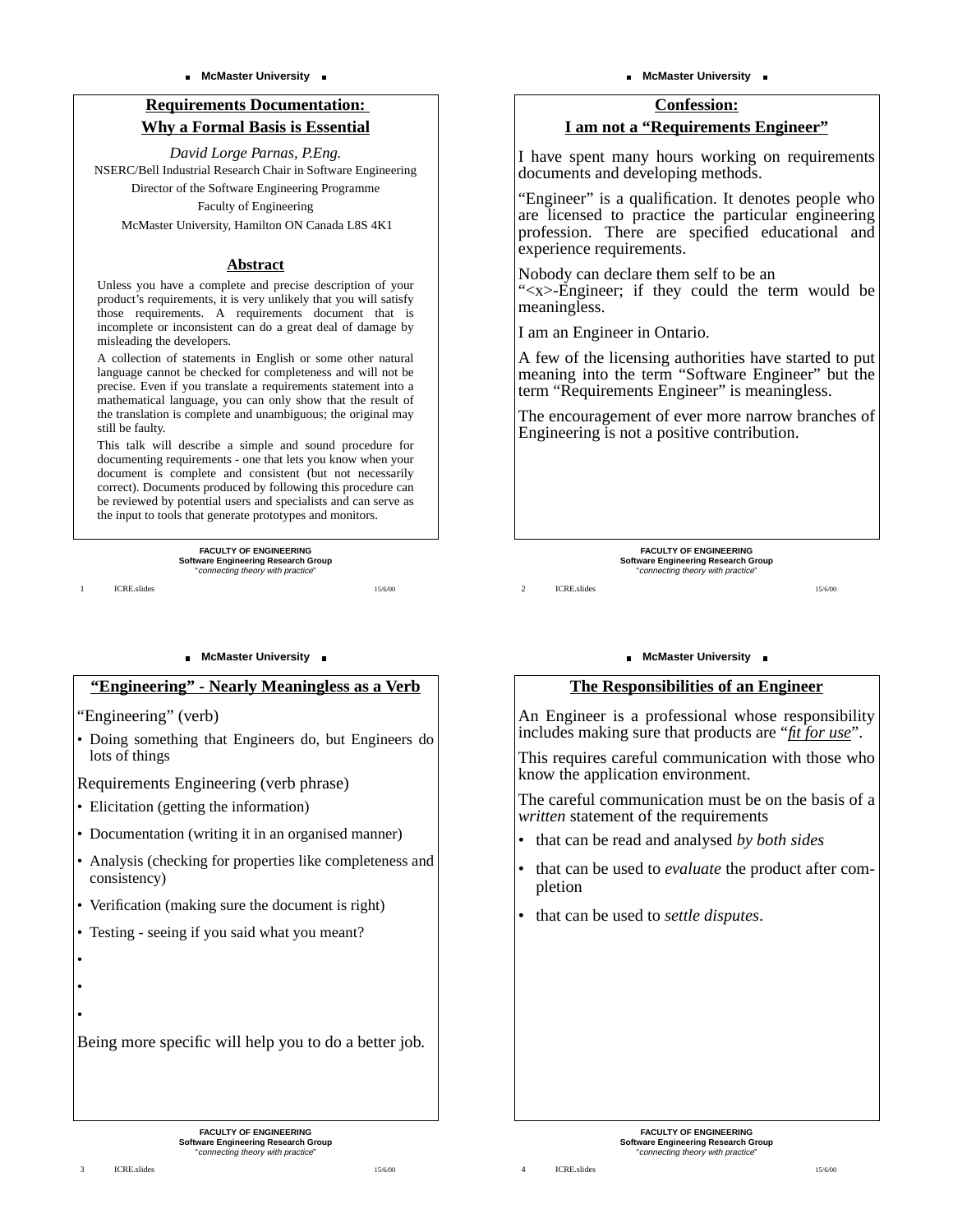### **A Small Horror Story that is Close to my Heart.**

Product: A motion sensitive pacemaker

Situation: Rarely needed, only if heart rate drops to low for activity level.

Software: Measures motion, estimates activity level, computes expected heart rate, intervenes (causing some discomfort) if rate is lower than expected.

• Parameters include resting heart rate and slope of curve.

• Resting heart rate can only be set in multiples of 10.

This does not meet patient's requirements.

Software requirements never documented or reviewed by users.

Those with a heart rate between the possible set points will have to chose between too low and too high.

Doctor has no idea what the parameters mean and does not set them anyway. No instructions are given.

> **FACULTY OF ENGINEERING** Software Engineering Research Group<br>"connecting theory with practice"

5 ICRE.slides

#### **NcMaster University .**

### **Building on Rock vs. Building on Sand**

My basic assumptions:

- Software builders need tools.
- Software tools must be based on practical experience - reflecting what developers need to do.
- Software that is "almost right" is wrong.
- Notation that is not precisely defined leads to software that is (at best) almost right.
- Notations that are used in tools are precisely defined, but that definition must be clear and simple for both tool users and tool implementors.
- Mathematical definitions of software notations are essential, but must be simple and based on standard mathematics.
- Little new mathematics is needed. No new fundamental mathematics is needed.
- Documentation is a serious *unsolved* problem for software developers. It is essential for design, review, implementation, testing and maintenance.

15/6/00

#### **McMaster University**

### **A Small Success Story**

**PROSYS**: A small Software Company in Germany Developer and customer sit down and complete

• A list of quantities of interest

• A set of tables

6 ICRE.slides

They check for completeness and consistency.

They initial the tables.

The tables are used to develop the software.

60% of the code can be generated by simple tools.

The software is almost right.

There is no doubt about who pays for each "fix".

**The Secret:** The tables constituted a precise requirements document.

> **FACULTY OF ENGINEERING** Software Engineering Research Group<br>"connecting theory with practice"

> > 15/6/00

### **NcMaster University .**

### **What do we want to do with mathematical descriptions of software?**

- (1) Describing software products that we already have - so that people can use them without reading the code.
- (2) Writing specifications for software products we do not yet have - so that the programmers and clients can agree on the requirements.
- (3) Be able to verify that a product meets its requirements (testing or proving).

### **What are the acceptance criteria?**

- (1) Descriptions must be easier to understand than the code.
- (2) We must state the requirements in a way that does not restrict the solutions unnecessarily.
- (3) Testing and proof can eventually be automated.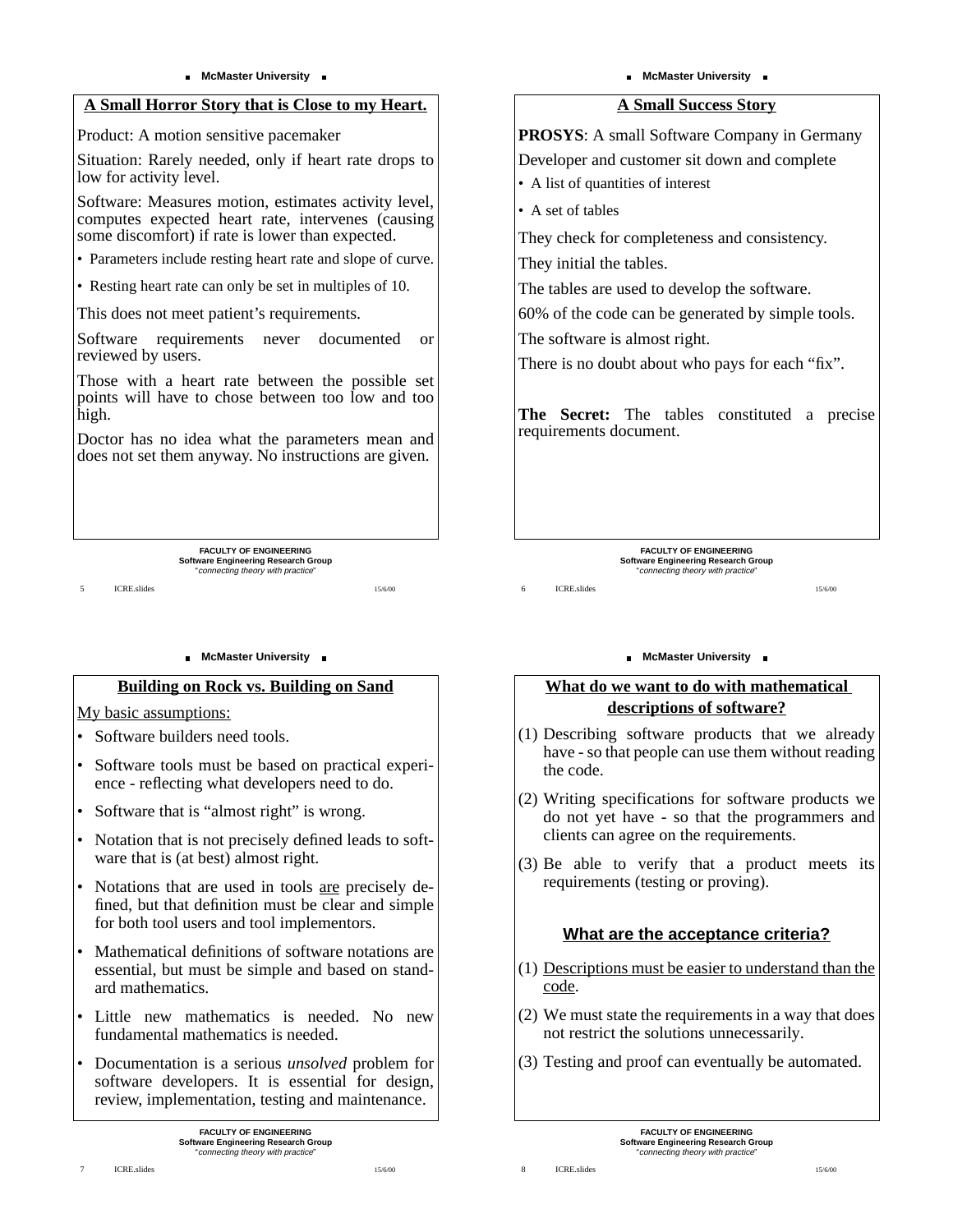### **Are Programs Different From Other Engineering Products?**

Before we had computers, engineers used classical mathematics to describe and analyse their products.

In Computer Science, most researchers have turned to newly invented "languages".

We are using software to replace conventional products.

Why can't we simply go on using the mathematics we used to use?

- Wrong Answer: Conventional products are inanimate objects.
- Wrong Answer: We need to describe the procedure followed by the program.
- Right Answer: The functions have many more points of discontinuity. We will return to this point later.

| <b>FACULTY OF ENGINEERING</b>              |
|--------------------------------------------|
| <b>Software Engineering Research Group</b> |
| "connecting theory with practice"          |

15/6/00

9 ICRE.slides

### **NcMaster University .**

### **Types of Software Products**

- (1) Systems interacting with the real-world,
- (2) Conventional terminating programs,
- (3) Programs that shouldn't terminate,
- (4) Modules (hiding data structures, etc.)
- (5) Objects (created by modules)

For systems, can we follow control theory and deal with relations between time functions.

For terminating programs, we can describe the program's effect on the exposed data structure

For modules, we must not mention the data structure. Consequently, we must describe classes of traces (sequences of visible events)

For objects, we extend the module method to allow multi-object operations.

For non-terminating programs, we can replace timefunctions, with event sequences.

#### **McMaster University**

### **Describing Engineering Products**

Engineers use mathematics, not just words, to describe their products.

- They use a variety of descriptions rather than attempt one "complete" description.
- There is never a complete description of a product.
- Each product description is intended for a different purpose and each is an accurate description of some aspect of the product.
- Even taken together, these descriptions never constitute a complete description. There are always some facts that are not stated in the descriptions.

Even for simple physical objects, Engineers produce several drawings ("views") and require additional numerical specification sheets

Current specification "languages" make no provision for this. They use the same approach for all "views"!

> **FACULTY OF ENGINEERING** Software Engineering Research Group<br>"connecting theory with practice"

#### 10 **ICRE** slides

#### **NcMaster University .**

### **The Audience of a Requirements Document**

We are talking about a technical document written for a group of developers.

It is not a sales pitch.

It is not an introduction to the user or the application area.

It should serve as a reference document during the development.

It should take decisions away from the programmers that should be made by others.

The document will also be used for design reviews.

It should be used for test case generation and test result evaluation.

It should be used, and kept up to date, during maintenance.

15/6/00

**FACULTY OF ENGINEERING Software Engineering Research Group** "connecting theory with practice"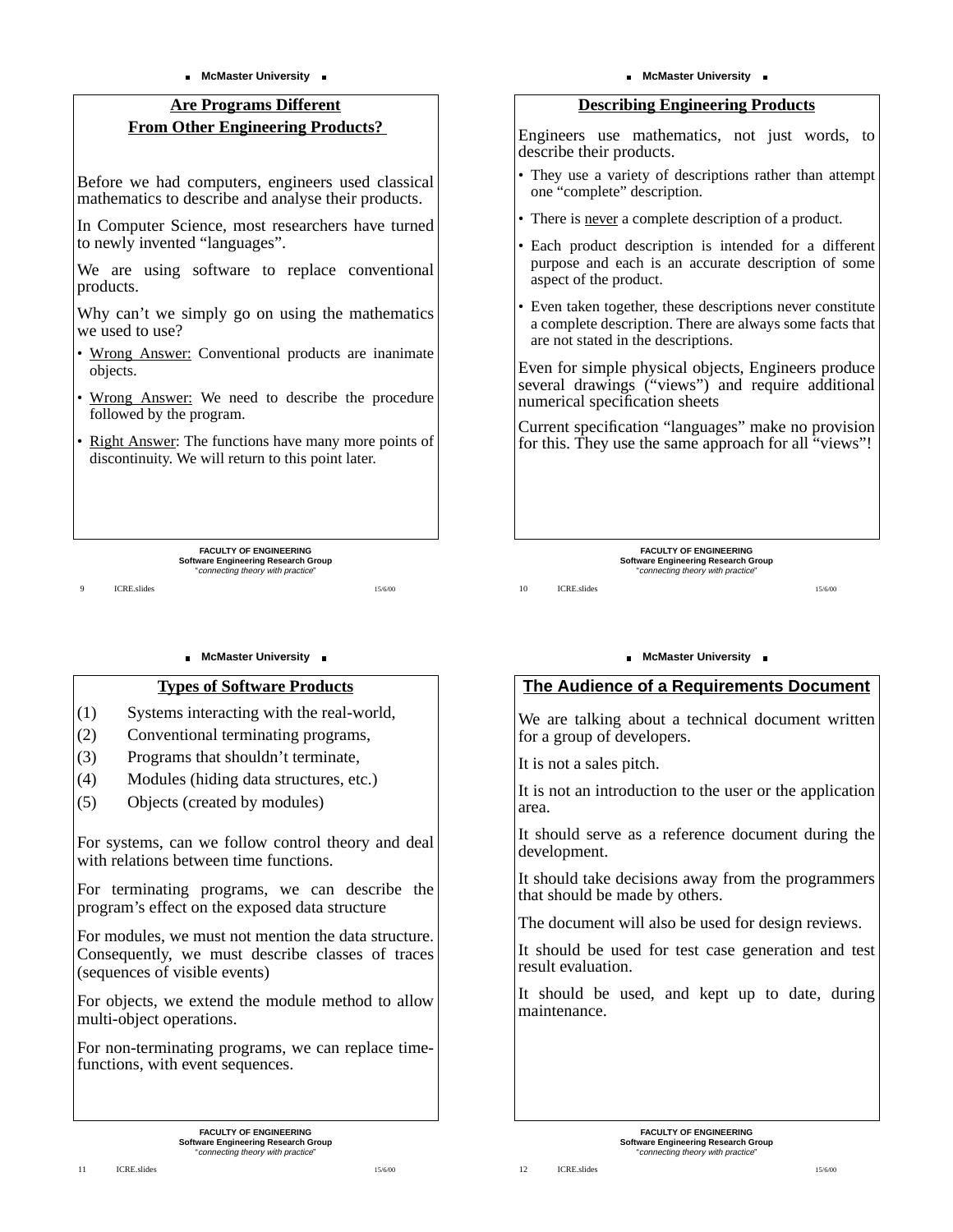

#### **NcMaster University .**

### **Writing Down Requirements**

The most costly errors are those made early in the process - they are the hardest to change.

Misunderstandings about requirements lead to early mistakes.

Programmers need to be told what is needed.

They must also be told what is subject to change.

Requirements must be subject to review.

Safety reviews of software must be based on a previously agreed statement of requirements.

Maintenance actions must be based on requirements.

None of these things is possible unless we have a *written* statement to work with.

That *written* statement must be precise and complete.

#### **McMaster University**



Software Engineering Research Group<br>"connecting theory with practice"

14 ICRE.slides

15/6/00

#### **NcMaster University .**

#### **What's Wrong with Requirements Methods?**

Many researchers and developers think of requirements as a set of elements, each element being one requirement.

Consider three requirements.

- The output must be an integer.
- The output must be positive.
- The output must not be zero.

Consider an alternative formulation:

• The output must be a natural number

These are equivalent - one requirement or three?

We cannot count requirements or list them

If we try, we have no hope of checking for completeness, consistency, correctness.

There is a better way, based on the basic model used in control system analysis.

**FACULTY OF ENGINEERING Software Engineering Research Group** "connecting theory with practice"

15 ICRE.slides

**FACULTY OF ENGINEERING Software Engineering Research Group** "connecting theory with practice"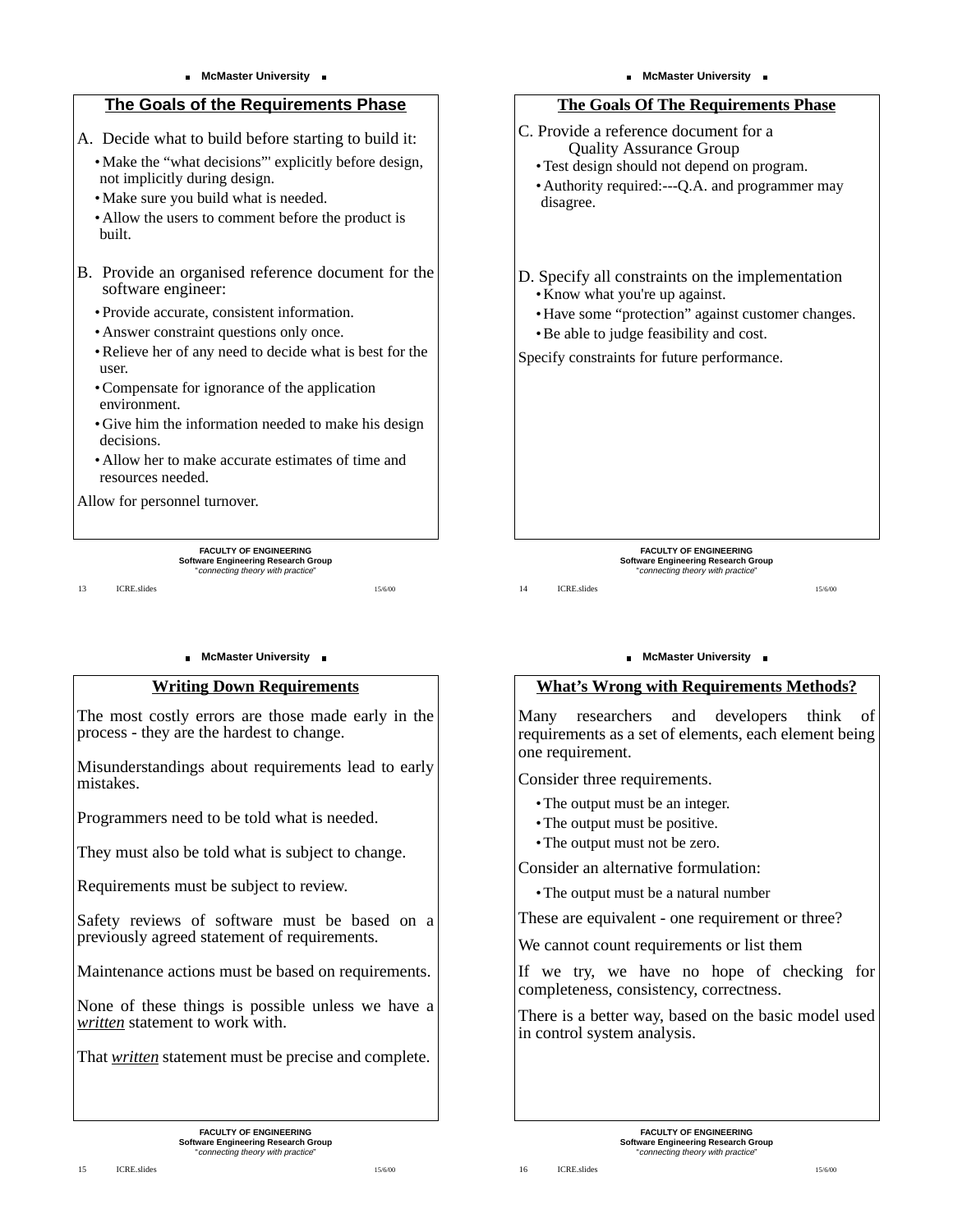### **The Two-variable Model**

This is the "traditional model" of a hardware/ software system.

• The system has inputs and outputs.

• The outputs are a mathematical function of the inputs.

In this model, the inputs are the actual physical inputs to the hardware/software system.

The mathematical functions are often quite complex and hard to describe.

Review by Subject Matter Experts is hard to get.

**FACULTY OF ENGINEERING** Software Engineering Research Group<br>"connecting theory with practice"

15/6/00

17 **ICRE** slides

#### **NcMaster University .**

### **How to document system requirements?**

The first step is to:

Identify monitored variables  $(m_1, m_2, \bullet \bullet \bullet, m_n)$ .

Identify controlled variables  $(c_1, c_2, \bullet \bullet \bullet, c_n)$ .

The primary monitored variables are things outside the system whose values should influence the output of the system. Examples:

- customer meter reading
- steam temperature
- time of day

The primary controlled variables are things outside the system whose values should be determined by the system. Examples:

- what the operator sees
- what appears on a bill
- control positions

This is only the beginning, but for many projects you cannot even find a complete list of these variables and there is no agreement on what they are.

### **The Four Variable Model**

Outside the system we have physical variables, some monitored, some controlled, some both.

Some devices sense monitored variables and determine computer inputs.

Others devices read computer outputs and control the controlled variables.

Some variables can be both monitored and controlled.

Otherwise, the sets are disjoint.

The System Requirements specify the desired relation between the monitored and the controlled variables.

Subject-matter experts can understand and review requirements in those terms.

The ideal system is a state machine whose outputs are piece-wise continuous functions of the history of its environment.

- All digital systems are approximations of that ideal.
- We specify the ideal, then specify the tolerances.

**FACULTY OF ENGINEERING** Software Engineering Research Group<br>"connecting theory with practice"

18 **ICRE** slides

# **NcMaster University .**

### **How can we document system requirements?**

Answer: Describe the following relations<sup>1</sup>:

### Relation NAT

- domain contains values of  $m<sup>t</sup>$ ,
- range contains values of  $\underline{c}^t$ ,
- $\bullet$ (m<sup>t</sup>, c<sup>t</sup>) is in NAT if and only if nature permits that behaviour.

### Relation REQ

- domain contains values of  $m<sup>t</sup>$ ,
- range contains values of  $\underline{c}^t$ ,

 $(m<sup>t</sup>, c<sup>t</sup>)$  is in REQ if and only if system should permit that behaviour.

 $m<sup>t</sup>$  denotes a mathematical function that describes the value of m as a function of (a real variable) time.

> **FACULTY OF ENGINEERING Software Engineering Research Group** "connecting theory with practice"

20 **ICRE** slides

15/6/00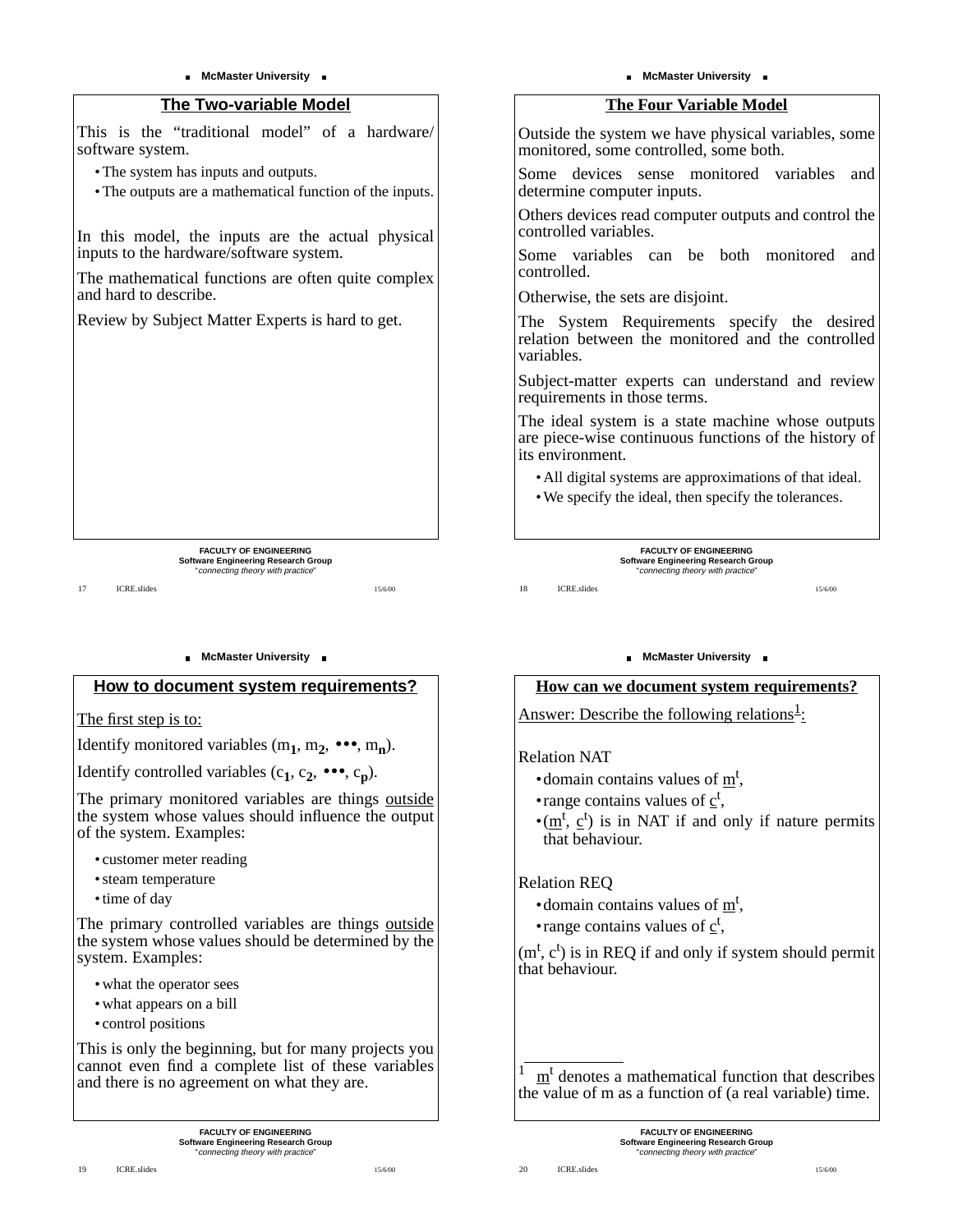### **Can We Check System Requirements?**

It must be true that,

 $domain(REQ) \supseteq domain( NAT)$ .

The relation REQ can be considered *feasible with respect to NAT* if (1) holds and,

> domain (REO  $\cap$  NAT) =  $(domain(RED) \cap domain( NAT)).$

Checking these properties shows completeness and feasibility, not correctness!

> **FACULTY OF ENGINEERING** Software Engineering Research Group<br>"connecting theory with practice"

> > 15/6/00

21 **ICRE** slides

#### **NcMaster University .**

### **Incomplete Knowledge and Mathematics**

"I don't know" can be said mathematically. We describe partial functions and relations.

"I don't care" can also be said mathematically. We allow the range (co-domain) of the relation to be the universe (set of physically possible values)

In practice, it is important to distinguish:

- I don't know, but must find out
- I don't know, and the case will not arise
- I don't care.

In the first case, we leave entries blank or use "?" in those portions of the tables corresponding to information yet to be retrieved.

In the second case, there may be no space in the table for the missing information.

In the third case "*true*" is used to denote the fact that any value will satisfy our requirements.

Design can begin with incomplete knowledge, if we know what it is that we don't know.

### **Must Mathematics be Unreadable**

Complex formulae are unreadable. Engineers avoid them.

Axiomatic definitions are often too subtle. The implications are often not understood.

Equations can be hard to solve and indirect

<u>But, ...</u>

- Using two dimensional (tabular) formulae one can parse a complex formula into simple ones.
- Using "function" concepts one can provide definitions that can be evaluated to yield values.
- We don't have to specify things indirectly.
- Tabular expressions can be "closed form expressions" so that you find the value of interest just by carrying out operations to evaluate an expression.

**FACULTY OF ENGINEERING** Software Engineering Research Group<br>"connecting theory with practice"

22 **ICRE** slides

15/6/00

#### **McMaster University .**

### **A SIMPLE EXAMPLE**

#### **REQUIREMENTS FOR DONUT DISPLAY**

Notation

24 **ICRE** slides

|x| means x is an input variable.

 $||x||$  means x is an output variable.

&x& means x is a monitored environmental variable.

#x# means x is a controlled environmental variable.

[i] means i is a subscript for an array.

 $\langle i \rangle$  means i is a subscript for a bitstring.

'x means the value of x before some event.

x' means the value of x after some event.

 $\mathcal{Q}F(x)$  means the event of x becoming false.

Bitstrings are used as booleans,  $1 = true$ .

Note: binary is a function for converting integers to bitstrings by interpreting the bitstrings as binary numbers.

15/6/00

**FACULTY OF ENGINEERING Software Engineering Research Group** "connecting theory with practice"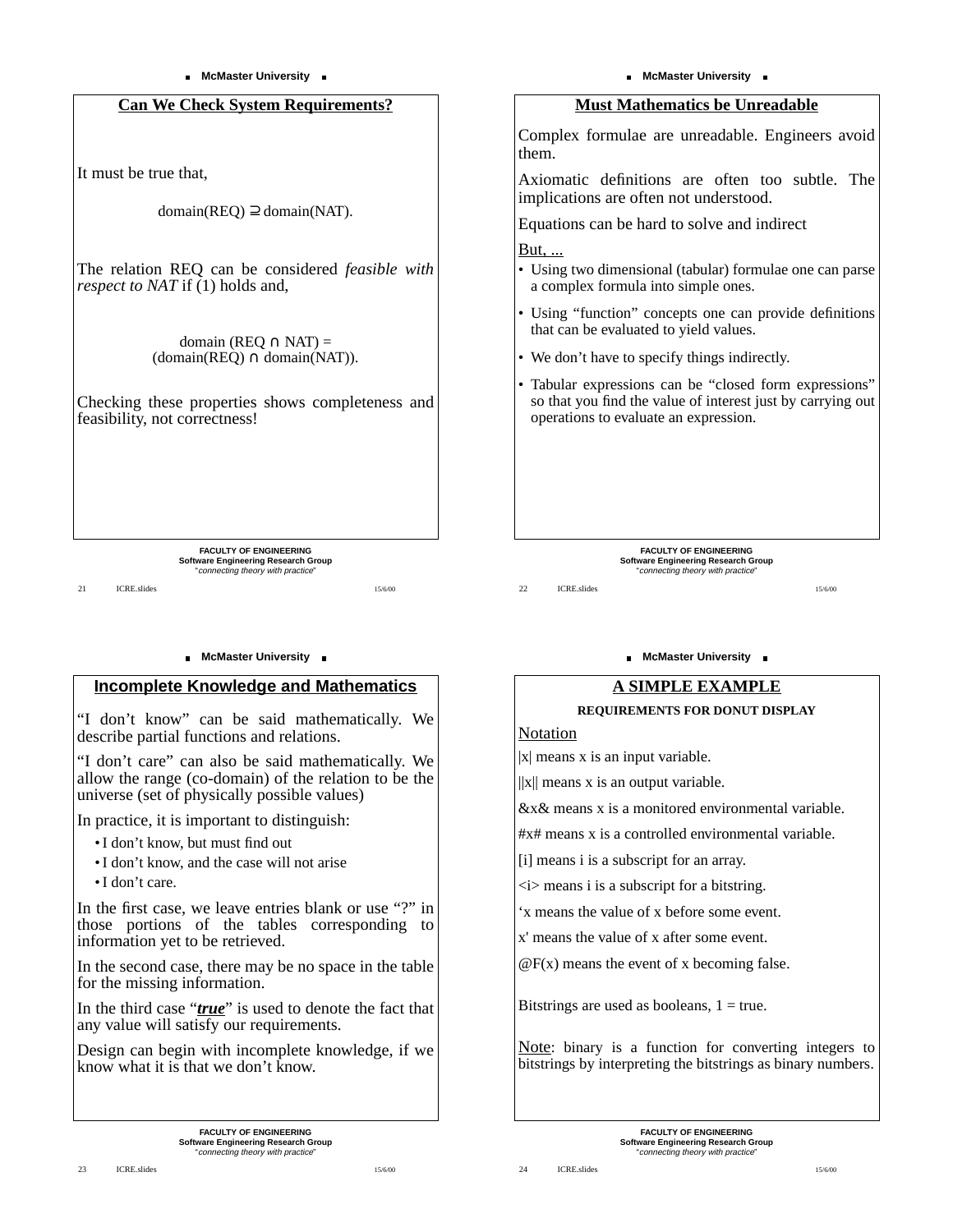### **SIMPLE EXAMPLE (cont.)**

Monitored Variables:

integer array &STOCK& [0:31]. • Each integer represents the number of donuts in the display case.

• They are initially 0. Range of values [0 ... 127].

### Controlled Variables:

#### integer array #DISPLAY# [0:31].

• These are values displayed in the bakery, one for each donut type. Range of values [0 ... 127].

RELATION NAT:

&STOCK&[i], #DISPLAY#[i] between 0 and 31 RELATION REQ:

 $#DISPLAY# = &STOCK&$ 

Note: These are the ideal requirements. We must still specify tolerances in terms of delays, etc.

> **FACULTY OF ENGINEERING** Software Engineering Research Group<br>"connecting theory with practice"

> > 15/6/00

25 **ICRE** slides

#### **McMaster University**

| <b>Tabular Notation:</b><br>For requirements that are not so simple<br><b>Specification for a search program</b> |                       |                           |                    |  |  |
|------------------------------------------------------------------------------------------------------------------|-----------------------|---------------------------|--------------------|--|--|
|                                                                                                                  | Normal Line           | <b>High Priority Line</b> | $non-$<br>existent |  |  |
| Normal<br>Available                                                                                              | allocate line         | allocate line             | error<br>message   |  |  |
| Normal<br>F <sub>II</sub> 11<br>Reserve<br>Available                                                             | return busy<br>signal | allocate line             | error<br>message   |  |  |
| Nο<br>Reserve                                                                                                    | return busy<br>signal | return busy signal        | error<br>message   |  |  |

Break down situations into cases

Make sure you have covered all the cases

Fill in one square at a time.

You may have to divide columns and rows as you realise that you need to distinguish more cases.

> **FACULTY OF ENGINEERING Software Engineering Research Group** "connecting theory with practice"

15/6/00

### **SIMPLE EXAMPLE (cont.)**

Input Variables: bitstring  $|IN|$  <1:8>

Output Variables: bitstring array  $||OUT||[0:31]<1:8>$ Relation IN: Let t represent real time. Let t0 be the most recent time at which  $@F(&STOCK&' = '&STOCK&')$ Let i be such that at t0  $(kSTOCK&'[i] \neq \& STOCK&[i])$  $|IN| < 1$  > = (t-t0) < 50ms.  $|IN| < 2:6> = (|IN| < 1>$ ->binary(i) else 00000)  $|IN| < 7> =$ (|IN|<1>⇒'&STOCK&[i] < &STOCK&[i]' else 0)  $|IN| < 8 > 0$ 

# Relation OUT:

For all integer i,  $(0 \le i \le 31)$ =  $binary(\text{\#DISPLAY#}[i]) = ||OUT||[i] < 1:7>$ 

> **FACULTY OF ENGINEERING** Software Engineering Research Group<br>"connecting theory with practice"

26 ICRE.slides

# **NcMaster University .**

## **Divide and Conquer or**

### **Separation of Concerns**

This is essential in any systematic process

- Identify variables without considering functions.
- Consider one controlled variable at a time
- Use only monitored variables, adding as needed.
- Consider one case at a time.

Do this *before* programming. Don't let the programmer make those decisions!

The case identification will happen anyway. It is best to have it happen "up front".

> **FACULTY OF ENGINEERING Software Engineering Research Group** "connecting theory with practice"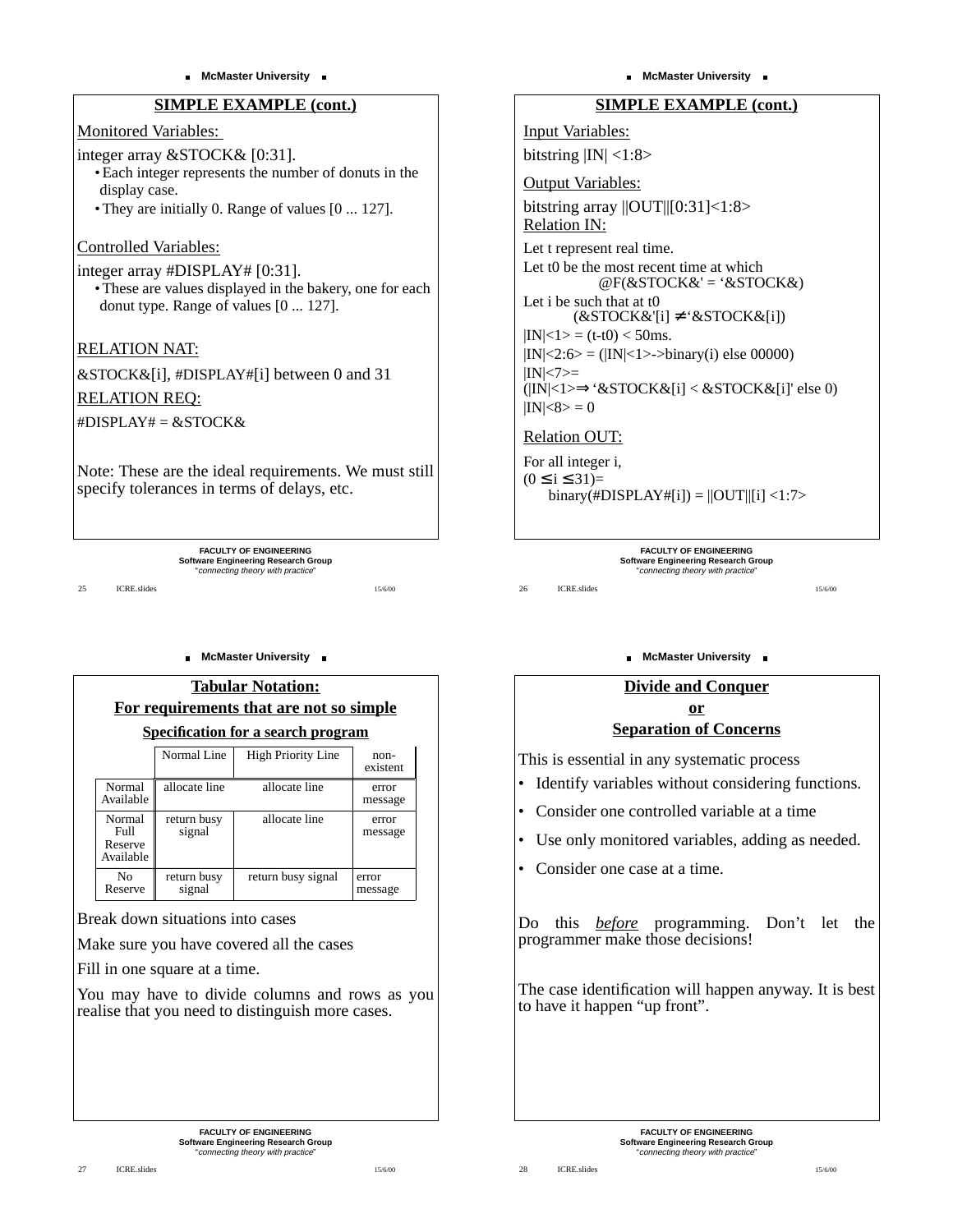### **After Requirements: Design**

Module structure can be based on documents.

Each function can be a separate module, but

- find shared services to avoid duplication

- make sure sharing is not a coincidence

- introduce shared-service modules

#### **After Requirements: Implementation**

Programmers really use these requirements documents. The documents pass the "coffee stain" test.

Programmers do not use their own guesses and do not have to hunt down experts. Time is saved.

### **After Requirements: Review**

Reviewers can also use these documents. They know what the code is supposed to do.

**After Implementation: Testing**

Testers can generate tests and evaluate test sets.

#### **After Delivery: Change**

Tables provide basis for change request (contract).

**FACULTY OF ENGINEERING** Software Engineering Research Group<br>"connecting theory with practice"

15/6/00

29 **ICRE** slides

#### **NcMaster University .**



$$
((\Box \text{ } 1, \text{ } \mathsf{D}[1] = x) \land (\mathsf{B}[1] = x) \land (\text{present} =
$$
  
**true**))  $\lor$  (( $\forall$  *i*, ((1 \le i \le N) \Rightarrow \mathsf{B}[i] \ne x)) \land (\text{present}' = \text{false})) \land (\text{'}x = x' \land \text{'}B = B')

The math used is entirely conventional and well understood.

Every McMaster Software Engineering graduate masters the notation by the end of second year.

Using formal tables allows us to take advantage of tools.

> **FACULTY OF ENGINEERING Software Engineering Research Group** "connecting theory with practice"

#### **McMaster University**

### **Tables During Design and Implementation.**

The advantages of tabular notation do not stop at the requirements stage.

Tables can be used for systematic module interface documentation.

Tables can be used for program function documentation.

#### **Specification for a search program**

|              |  | x in array  | x not in array |          |
|--------------|--|-------------|----------------|----------|
|              |  |             |                |          |
|              |  | $B[i'] = x$ | any value      |          |
| $present' =$ |  | true        | false          |          |
|              |  |             |                | NC(x, B) |

These tables are especially valuable for more complex functions.

Coding becomes easy.

**FACULTY OF ENGINEERING** Software Engineering Research Group<br>"connecting theory with practice"

30 ICRE.slides

#### **NcMaster University .**

### **What Can Tools Do For Us?**

If they are math based, requirements tools can assist us with the process from elicitation to evaluation.

- Input tools
- Printing/Format tools
- Indexing Tools

Assist us in checking our documentation

- Syntax checking tools
- Completeness/consistency checking tools

Assist us in inspecting our programs

• Tools for managing systematic inspections

Assist us in testing our programs and making sure that programs and documentation are consistent.

- Test case generation
- Test completeness evaluation
- Test Oracle Generation

32 ICRE.slides

• Statistical Reliability Estimation

Transform tables into better formats

Check for table equivalence.

Manage an inspection process.

**FACULTY OF ENGINEERING Software Engineering Research Group** "connecting theory with practice"

15/6/00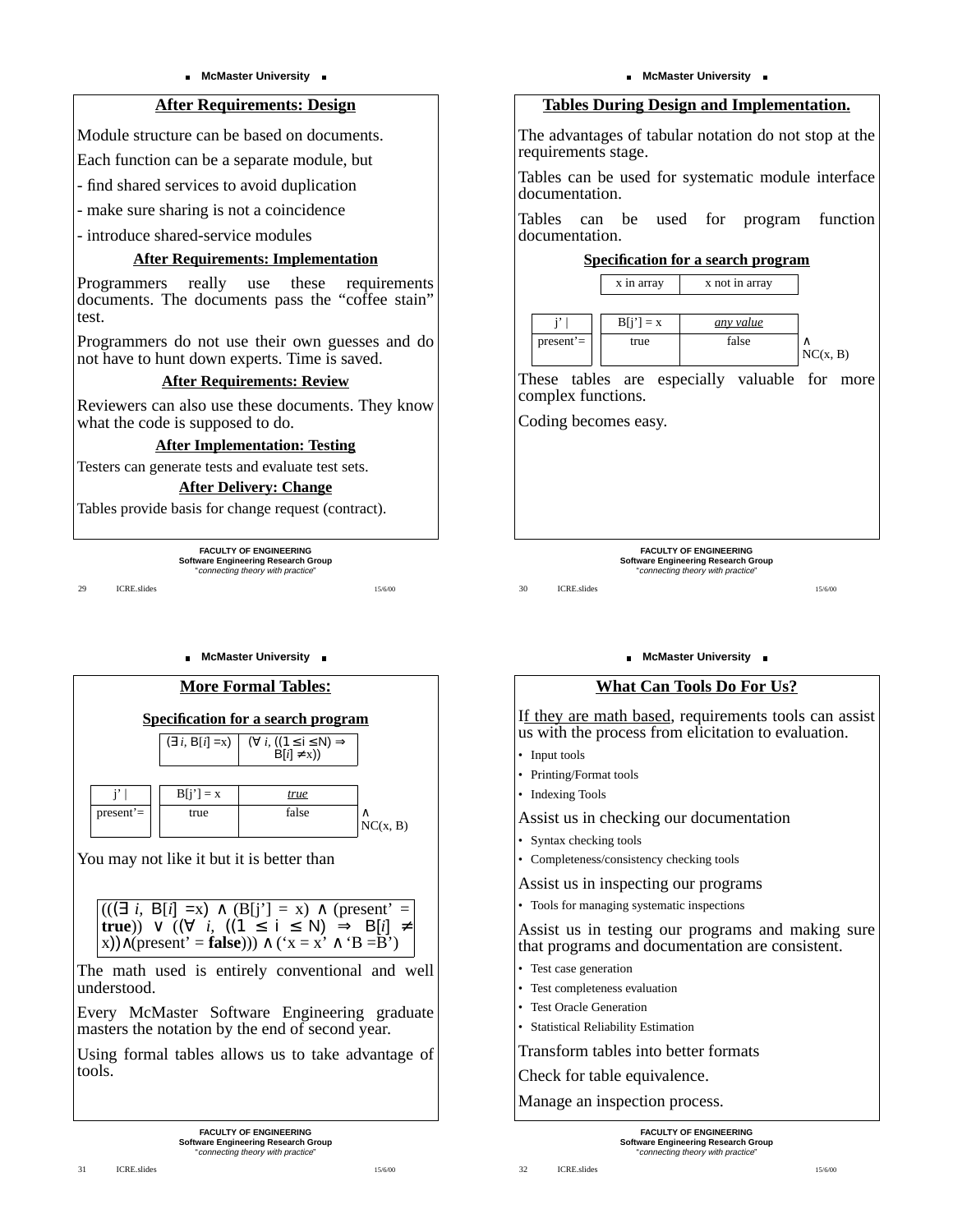### **Why is Tabular Notation Superior?**

• It applies the *divide and conquer* principle reducing a complex expression to a structured presentation of a set of simple expressions

- You don't have to read the whole expression to use it.
- It has already been "parsed" for you.
- It can be checked for completeness and consistency

### **Why Tables Retain the Advantages of Mathematics**

- Tables are still mathematical expressions and have a simple and intuitive interpretation.
- Tables have precise meaning
- Tables can be interpreted/evaluated by tools.

Tables provide a precise notation that is readable.

Tables can be used in many contexts.

**FACULTY OF ENGINEERING** Software Engineering Research Group<br>"connecting theory with practice"

15/6/00

33 ICRE.slides

#### **McMaster University**

#### **Tools**

- Oracle Generator Tool
- generates a test oracle based on the documentation.
- can be used to keep program and documentation consistent.

Monitor Generation

• an Oracle for real-time systems

### Test Set Evaluation

- will evaluate test coverage of a set of tests.
- produces a table showing the number of test cases that fell into each specification case.

### Reliability Estimation Tool

- generates statistically meaningful test sets.
- uses the test oracle to evaluate test results.
- estimates the reliability of the program.

#### **McMaster University**

### **Tools Based on Tabular Notation**

A table input tool that allows you input tabular expressions without worrying about appearance.

- Motivated by experience in industry.
- Several different styles of input tool accommodating different taste.
- All tools compatible.

A "table holder" that stores tabular expressions in format independent notation.

Two table printing tools.

- allow table formatting without table alteration
- based on experience in industry
- allow tables to be included in other documents
- newest tool includes indexing feature,

Table Checking Tool

Table Simplification Tool

Table Expression Evaluation Tool

Tabular Function Composition Tool

Alias evaluation tool

Two tools converting between table types.

#### **FACULTY OF ENGINEERING** Software Engineering Research Group<br>"connecting theory with practice"

34 ICRE.slides

15/6/00

### **McMaster University**

### **Other Possible Tools**

System Simulator (SCR tools)

- Can be used to make sure you have specified what you want.
- Can be used in testing
- Checks for completeness and consistency

Statistical test generator Generator

- Uses a description of the operational profile
- Produces trace test cases
- Can be used to estimate reliability

Reliability Estimation Tool

- Combines the two tools above
- Gives the user a choice of statistical methods.

15/6/00

**FACULTY OF ENGINEERING Software Engineering Research Group** "connecting theory with practice"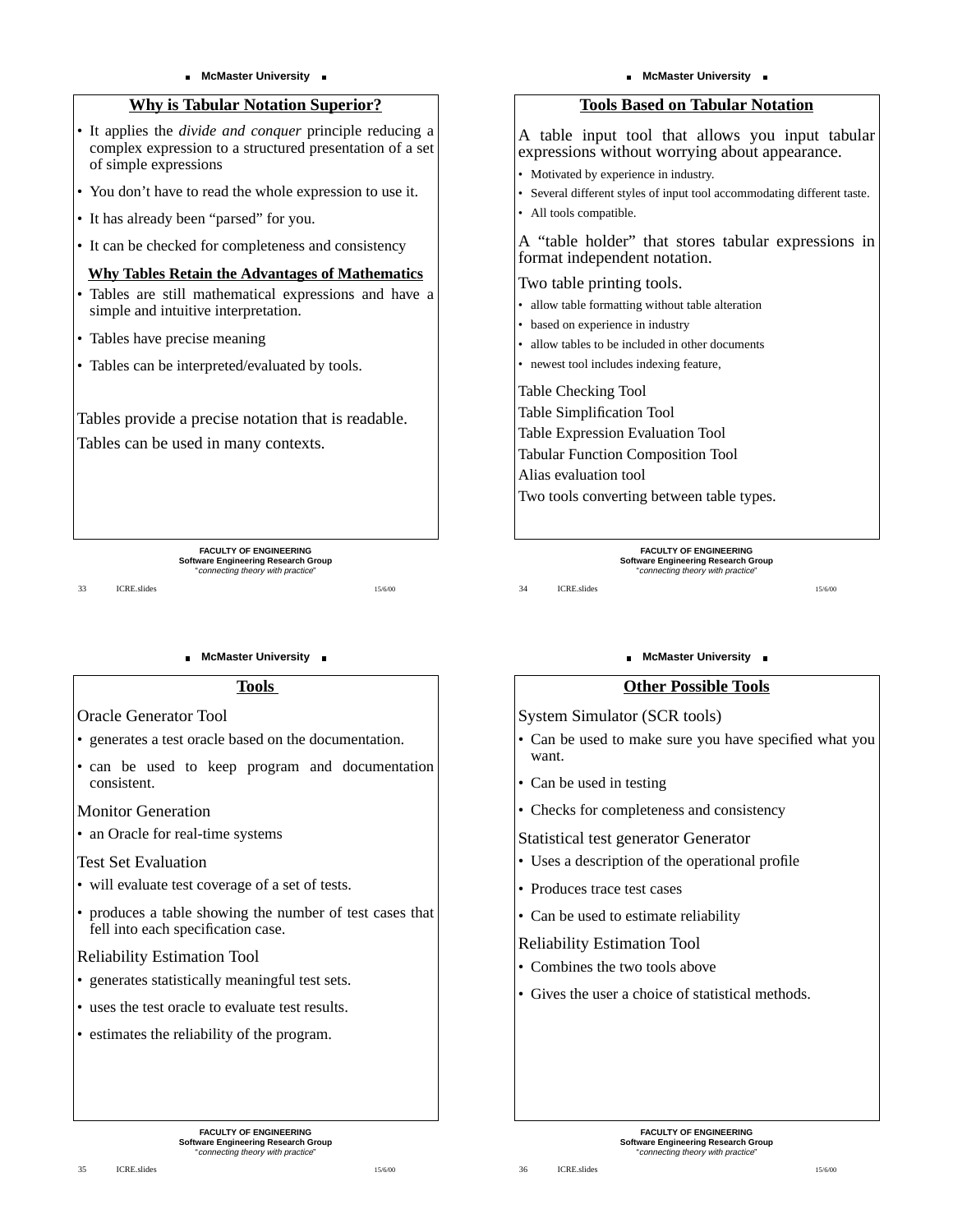## **Tools for Requirements Documents**

All of the Table Tools

- They can be used in all types of documents
- Completeness and Consistency Checkers
- Expression evaluation is needed.

NRL/SCR tools are quite professional.

### Monitor Generator Tool

**FACULTY OF ENGINEERING** Software Engineering Research Group<br>"connecting theory with practice"

37 ICRE.slides

### **NcMaster University .**

### **Why Aren't These Tools Hot on the Market?**

They are not on the market.

A few are not yet completed.

They are "proof of concept" tools designed to stimulate others to produce commercial products.

The only "professional" parts are:

• table holder - permits tool interchange

• table evaluator - used in other tools.



#### **NcMaster University .**

### **Review of the Procedure**

The method is output-driven or controlled variable driven.

If you get the outputs right, nobody will care whether you read the inputs or how you used them.

Thus, the system is:

- •Find all the controlled variables (tough)
- •Find all the monitored variables
- •Describe the value of each controlled variable as a function of time and the monitored variables.
- •Make sure the domain includes all NAT?
- •We use tables to divide up the domain into cases

We can check for completeness of a table if we have a separate description of NAT.